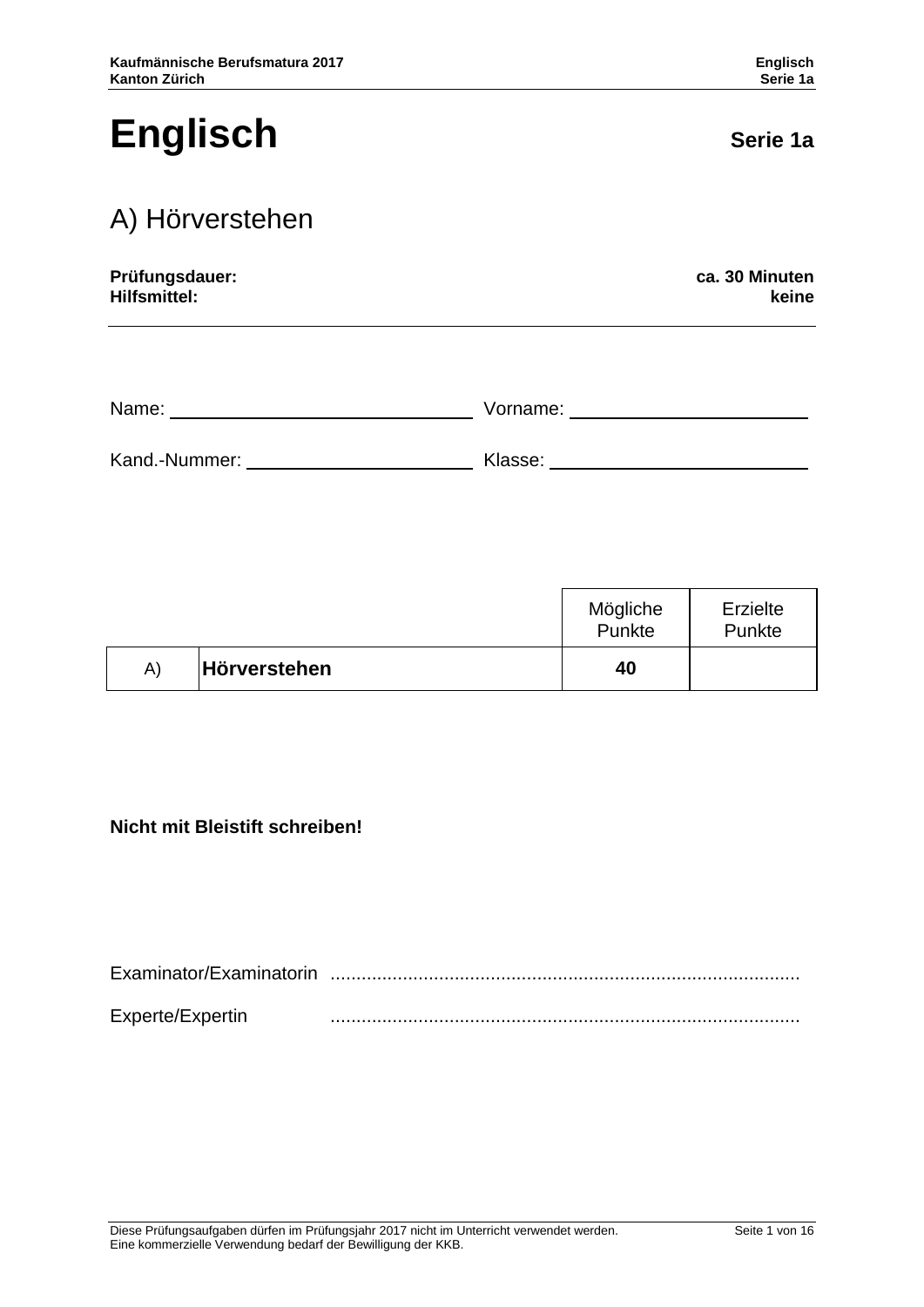#### **LISTENING COMPREHENSION**

TASK 1 10 POINTS

### **AIRCRAFT CHARTER COMPANY**

*In the first part of the test you will hear part of an announcement about an airline company.*

*As you listen, fill in the gaps 1-10 in the notes below. In some gaps more than one word is necessary for a complete answer.*

| When an aircraft is chartered, the client gets use of the plane,                                      | $\mathbf{1}$                                |
|-------------------------------------------------------------------------------------------------------|---------------------------------------------|
|                                                                                                       | and in-flight services.                     |
| Before the trip, the company's<br>$\overline{2}$                                                      | discusses the client's particular<br>needs. |
| Private Air sees<br>3<br>as its main selling point.                                                   |                                             |
| As well as celebrities, Private Air's passengers have included sports teams and                       | 4                                           |
| First class has seats that can recline and<br>5                                                       | which can be extended.                      |
| A chef who is<br>6                                                                                    | once worked on board a Private Air flight.  |
| Private Air has discovered that its fleet needs to have more<br>$\overline{7}$                        |                                             |
| Private Air's new business-class aircraft holds up to<br>8                                            | passengers.                                 |
| Private Air flights have served all the<br>$9\,$                                                      | capitals in Europe.                         |
| Clients can expect a high standard of service because of the personnel's professionalism<br>10<br>and |                                             |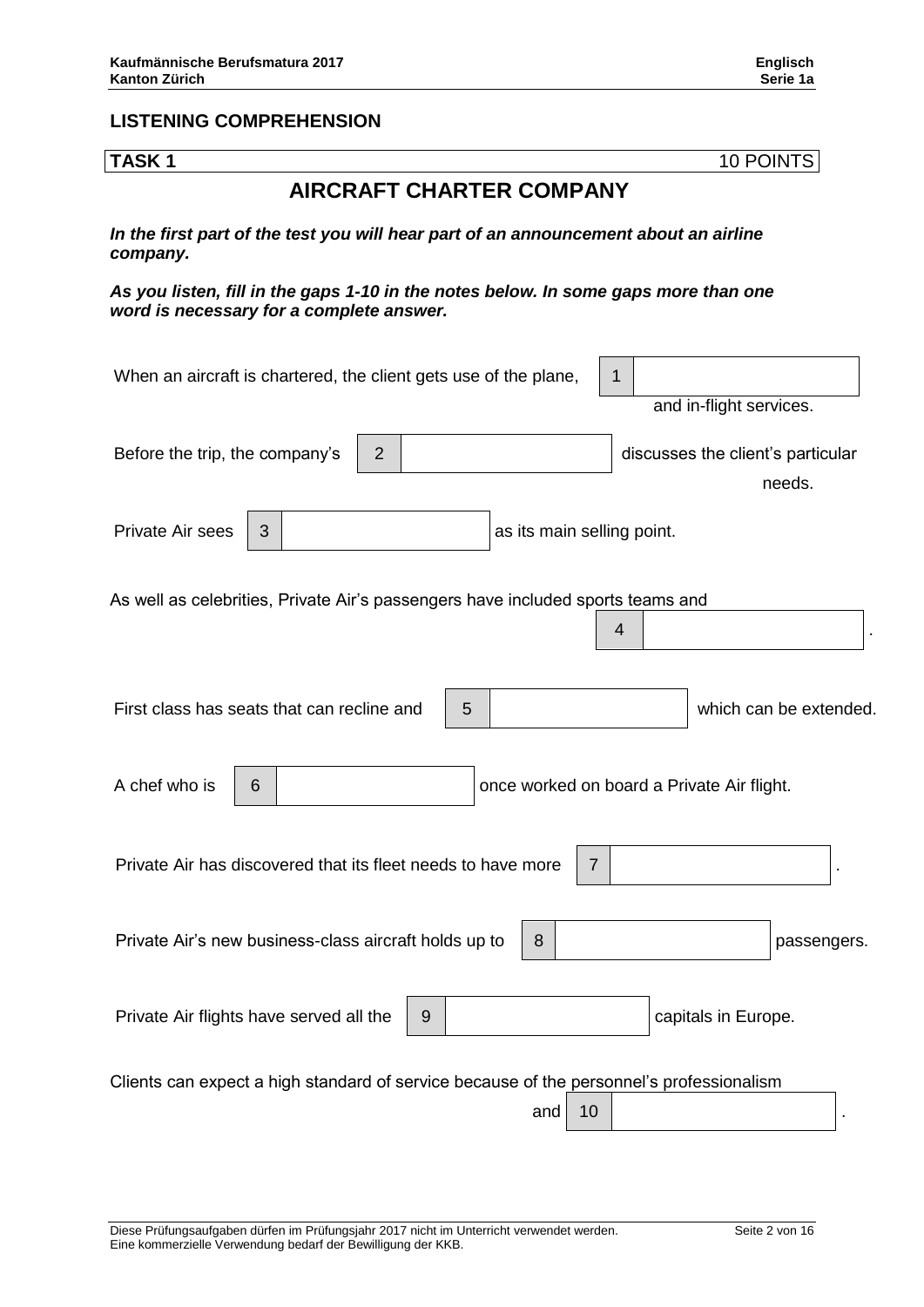**TASK 2** 16 POINTS

## *INSTAGRAM PROFESSIONALS*

**In the second part of the test you will hear an interview with a professional Instagram photographer.**

**For questions 1-10, mark the best answer, A, B, or C.** 

| 1. | Instagram professionals are people who                                        |  |
|----|-------------------------------------------------------------------------------|--|
| A  | pay a lot of money for their services.                                        |  |
| B  | are employed by companies to reach a wider audience.                          |  |
| C  | sell their photos to thousands of followers.                                  |  |
|    |                                                                               |  |
| 2. | How did Ashley's career on Instagram start?                                   |  |
| A  | He was emailed by the organizers of an event in New York.                     |  |
| B  | He was contacted by a sports brand after taking pictures of a music festival. |  |
| C  | He was asked to participate in a car race.                                    |  |
|    |                                                                               |  |
| 3. | Ashley founded Mobile Media Lab                                               |  |
| A  | in order to put Instagram users in touch with the world of business.          |  |
| В  | after hearing that Instagram would be sold to Facebook one month later.       |  |
| C  | because he knew it would generate large profits.                              |  |
|    |                                                                               |  |
| 4. | How does Ashley feel about his trip to France?                                |  |
| A  | He was confused most of the time.                                             |  |
| В  | He was disappointed that he could only take photos on his phone.              |  |
| C  | He was amazed by the experience.                                              |  |
|    |                                                                               |  |
| 5. | The value of a photograph                                                     |  |
| A  | depends on how many people buy it.                                            |  |
| B  | has been rising due to increased demand.                                      |  |
| C  | mustn't be higher than \$4,000.                                               |  |
|    |                                                                               |  |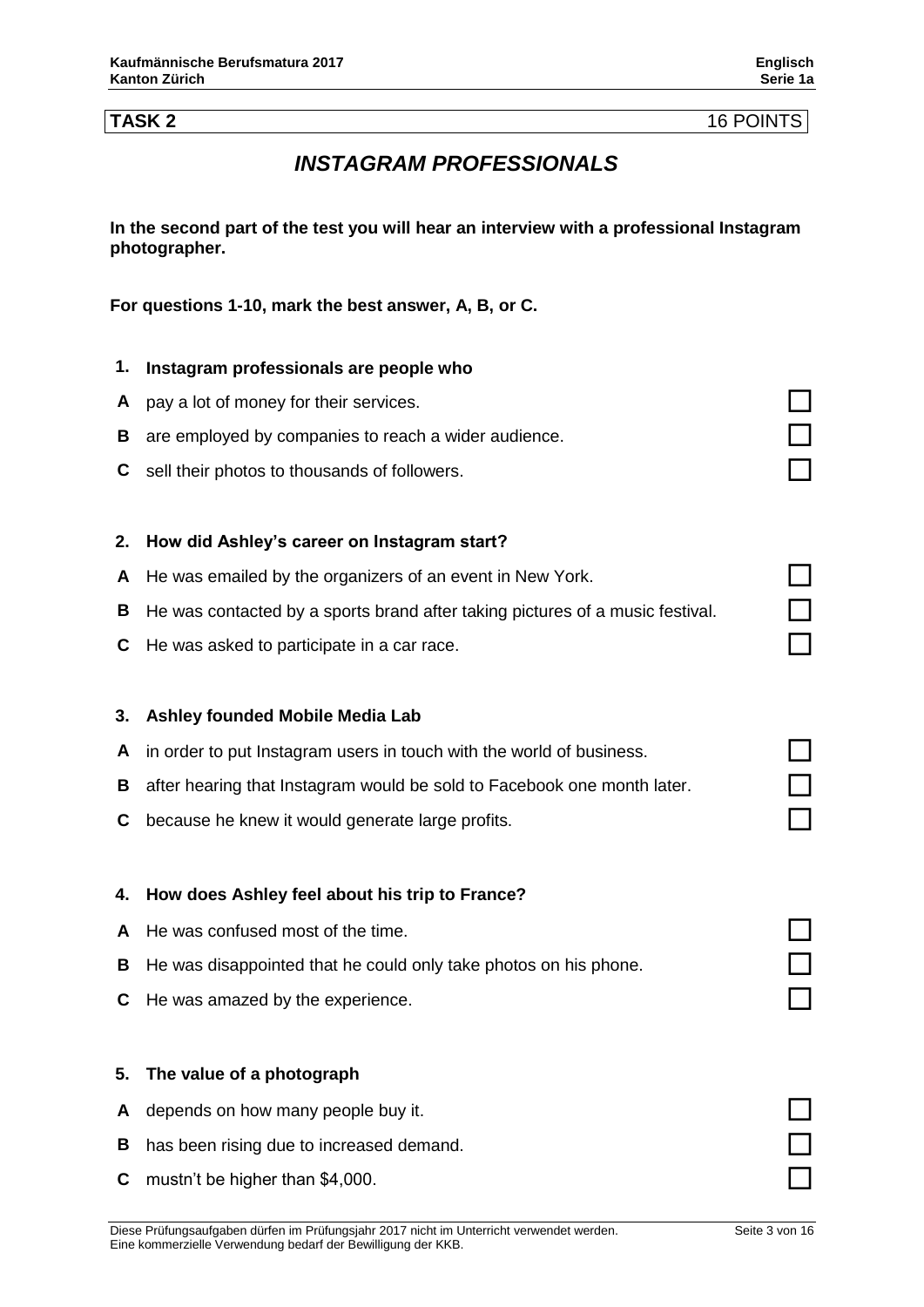| 6. | What does Ashley say about the new type of Instagrammers?      |                  |
|----|----------------------------------------------------------------|------------------|
| A  | They need at least 100,000 followers to produce good pictures. |                  |
| В  | They are driving prices up.                                    |                  |
| С  | They can earn a good living.                                   |                  |
|    |                                                                |                  |
| 7. | What is Ashley's opinion of sponsored pictures?                |                  |
| A  | They are too commercial.                                       |                  |
| B  | They take control of the photographers' creative powers.       |                  |
| С  | They should always be clearly labelled.                        |                  |
|    |                                                                |                  |
| 8. | Ashley doubts that commercial photography on Instagram         |                  |
| A  | has become part of everyday life.                              |                  |
| В  | is only a temporary trend.                                     |                  |
| С  | will continue to grow.                                         |                  |
|    |                                                                |                  |
|    | <b>TASK3</b>                                                   | <b>14 POINTS</b> |

## *BUSINESS AND MARRIAGE*

**In the third part of the test you will hear an interview with a married couple who run a business together.**

For questions 1-5, decide whether the statements are true or false. **Correct the false ones,**  *using up to five key words***.** 

|                |                                                                            | T/F | <b>Correction</b> |
|----------------|----------------------------------------------------------------------------|-----|-------------------|
|                | On average, other companies last half as long<br>as family-run businesses. |     |                   |
| $\mathbf 2$    | Ellen hasn't always worked full time.                                      |     |                   |
| 3              | The best way for Max to relax is playing golf.                             |     |                   |
| $\overline{4}$ | Ellen used to disagree more with her<br>colleagues than she does with Max. |     |                   |
| 5              | Over the next few years, they want to take on<br>more permanent staff.     |     |                   |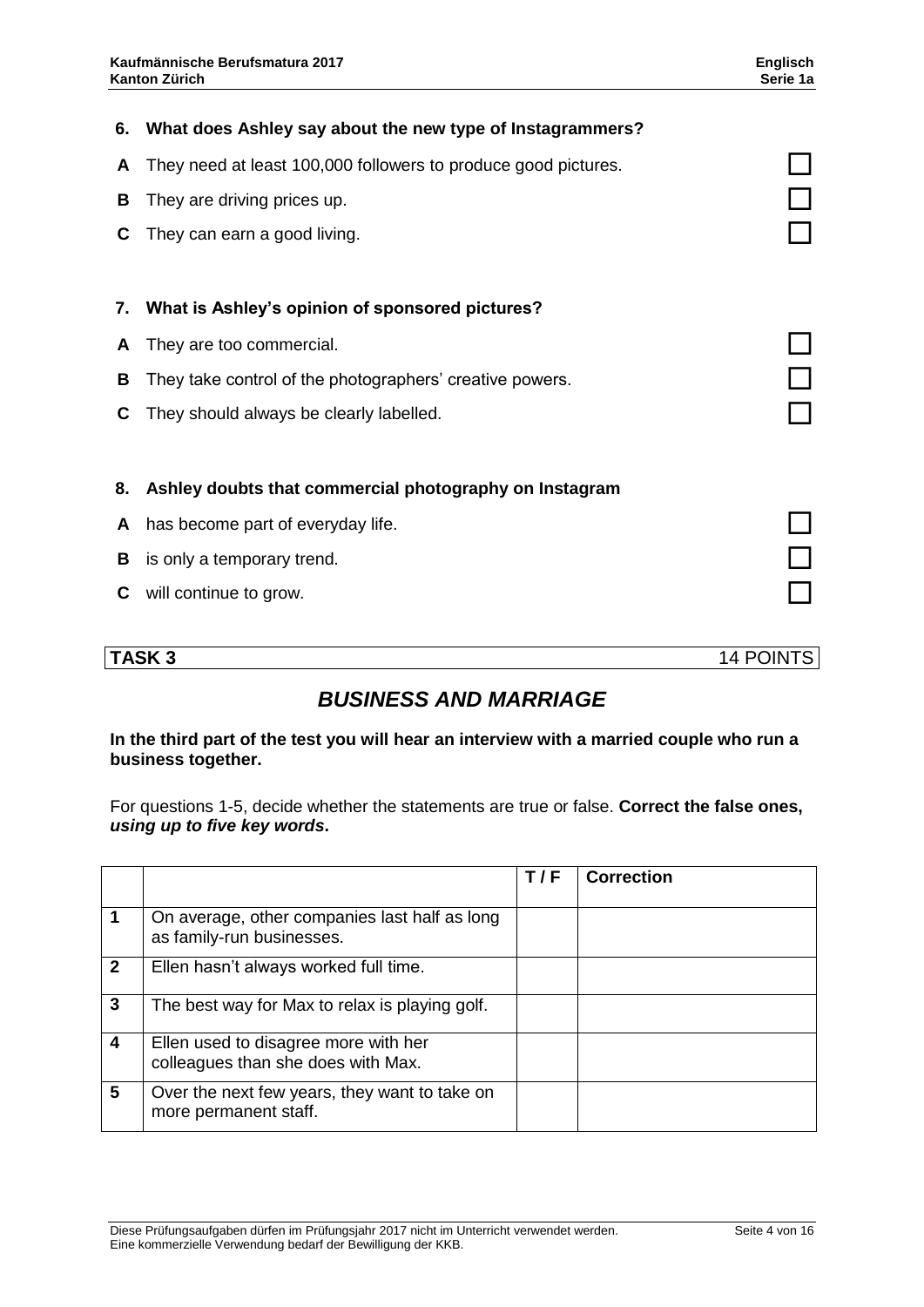# **Englisch** Serie 1a

## B) Leseverstehen

| Prüfungsdauer:      | <b>40 Minuten</b> |
|---------------------|-------------------|
| <b>Hilfsmittel:</b> | keine             |
|                     |                   |

| Name:         |         | Vorname: |
|---------------|---------|----------|
| Kand.-Nummer: | Klasse: |          |

|    |                      | Mögliche<br>Punkte | Erzielte<br>Punkte |
|----|----------------------|--------------------|--------------------|
| B) | <b>Leseverstehen</b> | 30                 |                    |

### **Nicht mit Bleistift schreiben!**

Examinator/Examinatorin ...........................................................................................

Experte/Expertin ...........................................................................................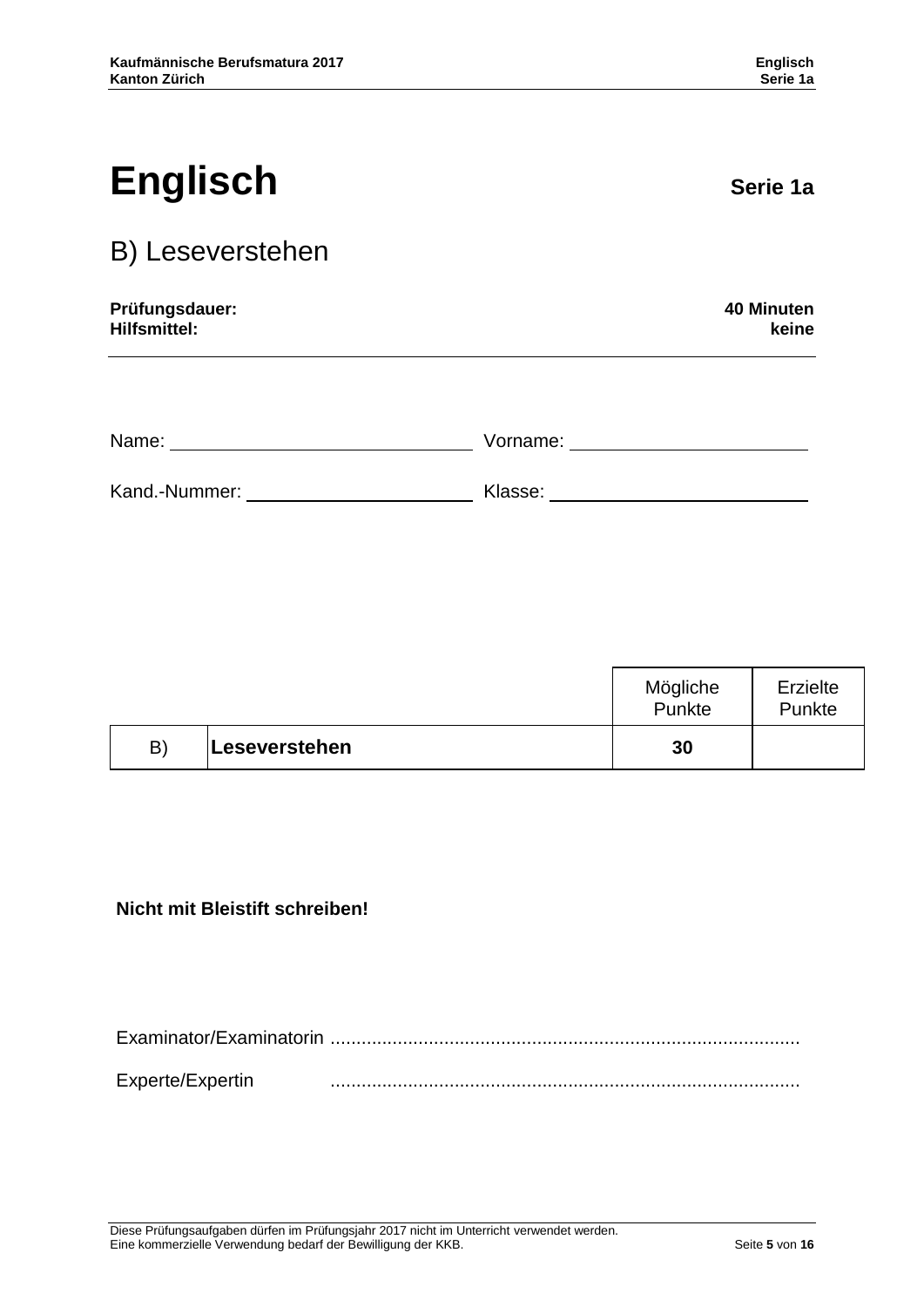### **READING COMPREHENSION**

| <b>TASK1</b>                                                            |                | <b>14 POINTS</b> |   |  |
|-------------------------------------------------------------------------|----------------|------------------|---|--|
| You are going to read about people who spend their time volunteering.   |                |                  |   |  |
| Which person(s) $(A - D)$                                               |                |                  |   |  |
| hopes to have made future long-lasting friends?                         | 1              |                  |   |  |
| was dissatisfied with the registration process?                         | $\overline{2}$ |                  |   |  |
| had housing situated in a quiet location with a great view?             | 3              |                  |   |  |
| worked with people mostly from Europe?                                  | 4              | .                |   |  |
| spent more than a month volunteering?                                   | 5              | .                | 6 |  |
| felt her personal problem turned out to be no issue at all?             | $\overline{7}$ |                  |   |  |
| had the possibility to shop locally or go out for meals?                | 8              |                  |   |  |
| went on some unique outings?                                            | 9              | .                |   |  |
| came away with a feeling of freedom and renewed knowledge of the world? | 10             |                  |   |  |
| had problems before and during the volunteering program?                | 11             | .                |   |  |
| enjoyed sharing her lodgings with other volunteers?                     | 12             | $\sim$           |   |  |
| could cultivate her talents in a particular field?                      | 13             |                  |   |  |
| felt the volunteer work was more like entertainment?                    | 14             | .                |   |  |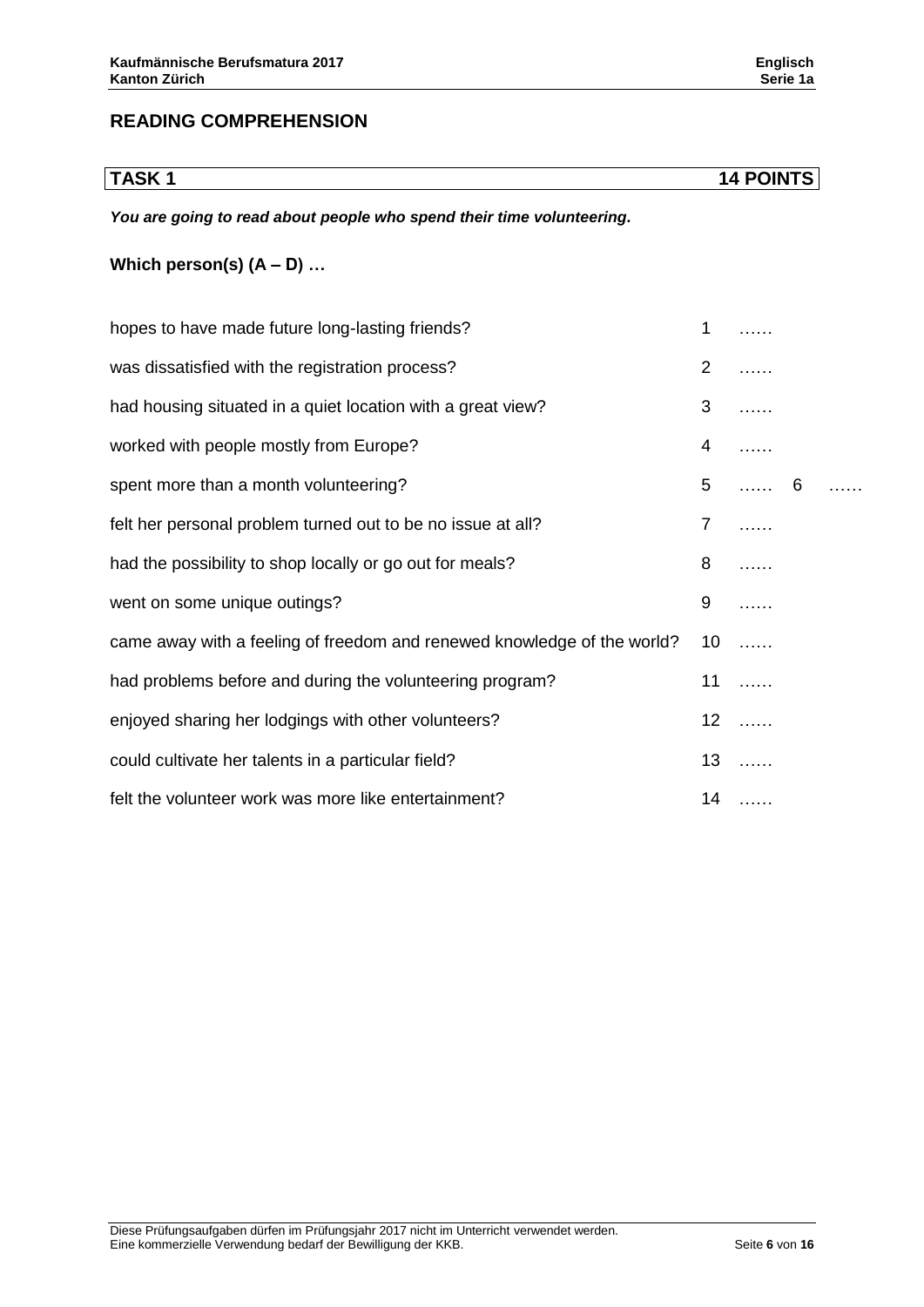## **Volunteer Work**

*Giving time to support a good cause isn't just good for the soul; it's also a great way of doing something satisfying. Here are some unforgettable experiences people have made.*

#### **A. Andrea – Teach children and surf in Cape Town**

I enjoyed every aspect of this experience. It was wonderful to share the volunteer house with other guys. It's definitely not a five-star hotel, the food is not the best, but you have the opportunity to buy stuff in the local supermarkets or eat out in the many restaurants in the neighborhood. The house where the volunteers live is located in a really peaceful and quiet area a few minutes' walk from the beach, where you can enjoy the best view of Table Mountain. Working with the kids in the school of Elundini might be tough, but it is extremely rewarding. In addition to the volunteering, we had the weekends free, so I got to see other towns and areas of South Africa and even got to surf in the Indian Ocean!

#### **B. Sandy – Conservation experience in New Zealand**

I spent two weeks on the South Island on the west coast near the rain forests and coast. One week was spent locally planting trees to bring back a former rain forest and the second week was spent working with a small tree nursery in a coastal town. I enjoyed the work and the other volunteers as well, who were mostly from Italy, Spain, and Germany. The information given beforehand could have been better. I didn't get much information until I paid, which usually is a red flag. Commuting was a problem too. Once, I had to wait for a bus that I was told would come but ended up being late so I was rather confused about what was happening. However, the program was good and enjoyable and the locations we stayed at were okay.

#### **C. Clare – Barcelona hospitality internship**

I spent almost 50 days volunteering for Hello BCN hostel in Barcelona. It was one of the best summers I have ever had, largely thanks to the staff, the guests, and being able to get to know Barcelona. The days consisted of either serving breakfast, bartending, or "activities" days, which meant going anywhere around Barcelona with guests. Working behind the bar was great, and activities days were always easily accomplished as I was constantly hanging out with guests, which didn't feel like work to me. I am so lucky to have had this experience. Leaving Barcelona gave me a much greater sense of independence and a newfound awareness of the sheer number of different places and cultures the world has to offer. I have never had a stronger appetite to travel, and credit my time in Barcelona to opening my eyes to the fascinating world of travel.

#### **D. Jen – Sea Turtle conservation in the Maldives**

I generally have a lot of anxiety over little things; so you can imagine how I felt before the trip started, knowing nothing about what I was going to experience in the next 6 weeks. But honestly, I have never felt more comfortable or accepted anywhere. The job itself was so much fun and was different every day. I could develop my skills when it came to marine and turtle life. Feeding the turtles and caring for them was an experience I'm not likely to forget. Besides the interesting work, the excursions were exclusive. We went night fishing and snorkeling on an uninhabited island. I also made a lot of good friends from all around the world on this trip, many of whom I hope will be my lifelong friends. If I had a chance, I would really want to go back there again!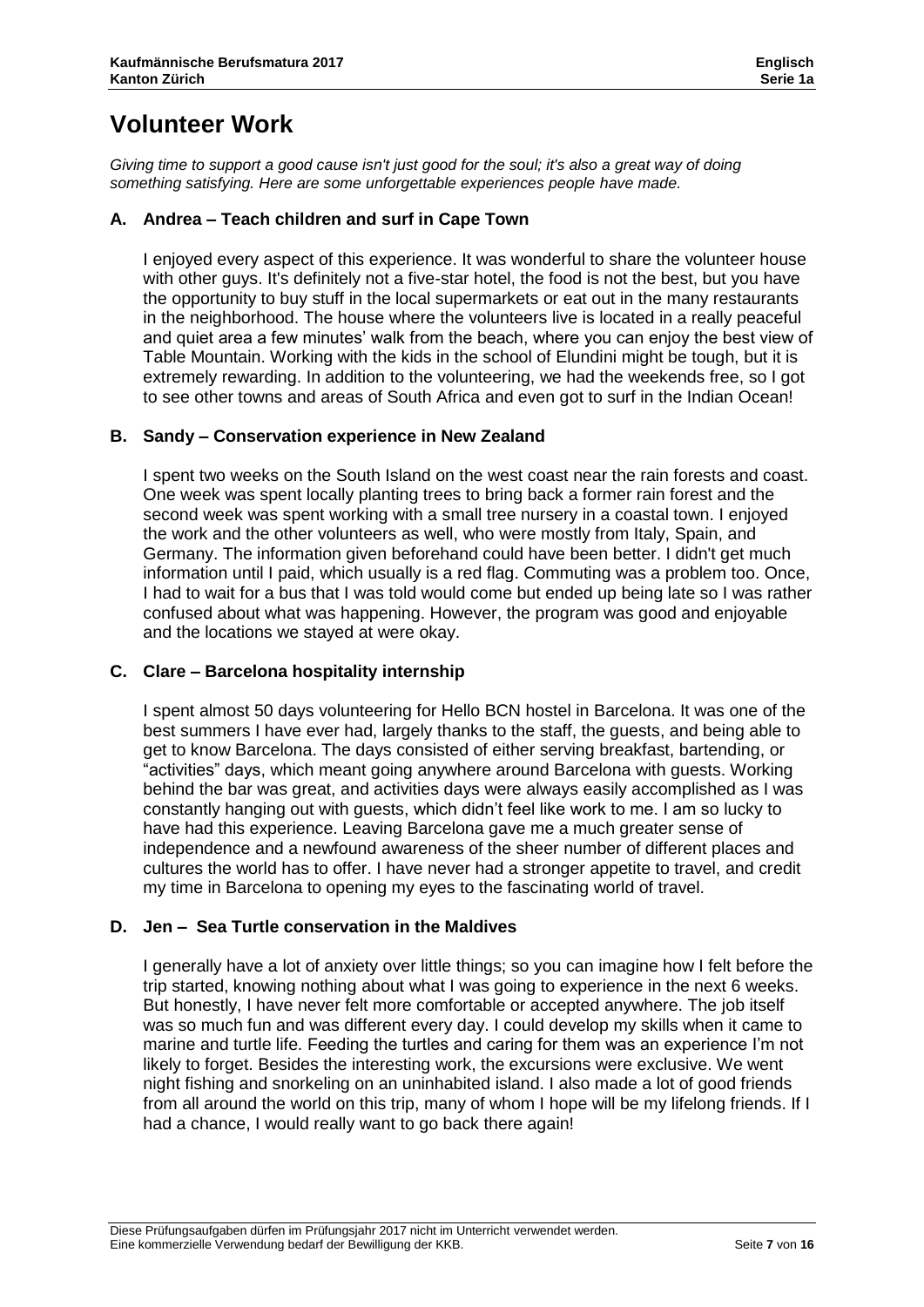### **TASK 2 16 POINTS**

#### *You are going to read an extract from Chimanmanda Ngozi Adichi's "My Mother the Crazy African". For questions 15-22 choose from the options A, B, or C the answer which you think expresses best what the text says.*

I hate having an accent. I hate it when people ask me to repeat things. Sometimes I can hear them laughing inside because I am not American. Now I reply to Father's Igbo with English. I would do it with Mother too but, I don't think she would go for that just yet.

- 5 When people ask where I am from, Mother wants me to say Nigeria. The first time I said Philadelphia, she said, "say Nigeria". The second time she slapped the back of my head and asked, in Igbo, "is something wrong with your head?"
- By then I had started school and I told her, *Americans don't do it that way*. You are from where you 10 are born, or where you live, or where you intend to live for a long time. Take Cathy for example. She is from Chicago because she was born there. Her brother is from here, Philadelphia, because he was born in Jefferson Hospital. But their father, who was born in Atlanta, is not from Philadelphia because he lives here.
- 15 Americans don't care about that nonsense of being from your ancestral village, where your forefathers owned land, where you can trace your lineage back hundreds of years. So *you* trace your lineage back, so what?

I still say I am from Philadelphia when Mother is not there. (I will only say Nigeria when someone says 20 something about my accent and then I always add, but I live in Philadelphia with my family.)

Just like I call myself Lin when Mother isn't here. She likes to go on and on, how Ralindu is such a beautiful name, how it means so much to her too, that name Choose Life , because of what she went through, because of my brothers who died as babies. And I am sorry, don't get me wrong, but a name 25 like Ralindu and an accent are too much for me right now, especially now that Matt and I are together.

When my friends call, Mother goes, "Lin?" for a second, as though she doesn't know who that is. You would think she hasn't been here three whole years (sometimes I tell people six years) the way she acts.

30

She still likes to end observations with 'America!' Like at restaurants, "see how much food these people are wasting, America!" Or at the store, "see how much they have marked down the prices from last week, America!"

35 It's a lot better now though. She no longer crosses herself, shivering, whenever a murder is reported on the news. She no longer peers at Father's written directions as she drives to the grocery store or mall. She still has the directions in Father's precise hand in the glove compartment though. She still clutches the wheels tight, and glances often at the rear-view mirror for police cars. And I have taken to saying, Mother, the American police do not just stop you. You have to do something wrong first, like 40 speed.

I admit, I was awed too when we first came. I looked at the house and I understood why Father did not want to send for us right after he finished his residency, why he chose to work for three years, a regular job as well as moonlighting. I liked to go outside then and just stare at the house, at the 45 elegance of the stone exterior, at the way the lawn wrapped around it like a blanket dyed the color of unripe mangoes. And inside, I like the curving stairs in the hallway, the gleaming banister, the quaint marble fireplace that made me feel as though I was on the set of a foreign film. I even liked the clumpclump-clump sound the hardwood floors made when I walked in my shoes, unlike the silent cement floors back home.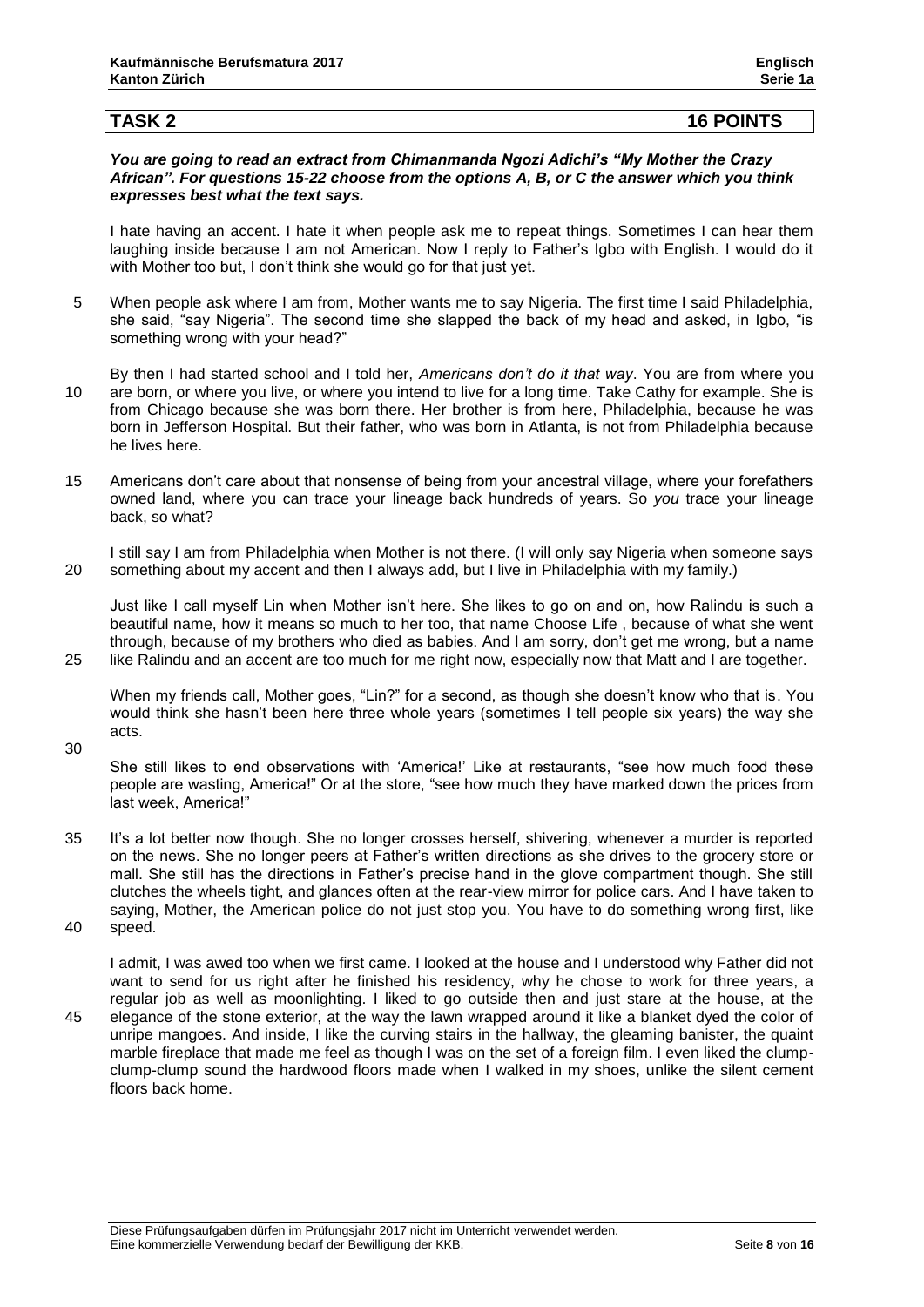| Kaufmännische Berufsmatura 2017<br><b>Kanton Zürich</b> |             |                                                                                                                                           | <b>Englisch</b><br>Serie 1a |
|---------------------------------------------------------|-------------|-------------------------------------------------------------------------------------------------------------------------------------------|-----------------------------|
| 15                                                      |             | The writer is not too happy about having an accent because                                                                                | 15                          |
|                                                         | A<br>B<br>C | she doesn't speak English very well.<br>she doesn't like the way people react when she speaks.<br>she doesn't like her mother-tongue.     |                             |
| 16                                                      |             | The phrase "Americans don't do it that way" in line 9 implies that                                                                        | 16                          |
|                                                         | A<br>B<br>С | Lin is already adapting to American culture.<br>Lin's mother understands Lin's point of view.<br>Americans don't like moving.             |                             |
| 17                                                      |             | The $4th$ paragraph (lines 15 – 18) suggests that Americans are                                                                           | 17                          |
|                                                         | A<br>B<br>C | concerned about their origins.<br>confused about their origins.<br>unconcerned about their origins.                                       |                             |
| 18                                                      |             | The pronoun 'you' in line16 refers to                                                                                                     | 18                          |
|                                                         | A<br>B<br>C | Americans<br>Nigerians<br>the reader                                                                                                      |                             |
| 19                                                      |             | The writer prefers to be called Lin instead of Ralindu because                                                                            | 19                          |
|                                                         | A<br>B<br>С | she thinks it is a beautiful name.<br>she is in a relationship.<br>she wants to be reminded of her brothers.                              |                             |
| 20                                                      |             | Lin's mother likes to end her observations with 'America' in order to                                                                     | 20                          |
|                                                         | A<br>В<br>C | point out that Nigerians values are different.<br>point out that Americans only waste food.<br>point out that Nigerians don't like sales. |                             |
| 21                                                      |             | The 2 <sup>nd</sup> last paragraph suggests that Lin's mother                                                                             | 21                          |
|                                                         | A<br>В<br>C | has completely adapted to America.<br>hasn't completely adapted to America.<br>doesn't want to adapt to America.                          |                             |

22 Lin admits she was overwhelmed when she first came to America because  $\ldots$  22

A the house and its surroundings were so different compared to Nigeria.

- B the house had noisy hardwood floors.<br>C the house and its surroundings were to
- the house and its surroundings were too big to maintain.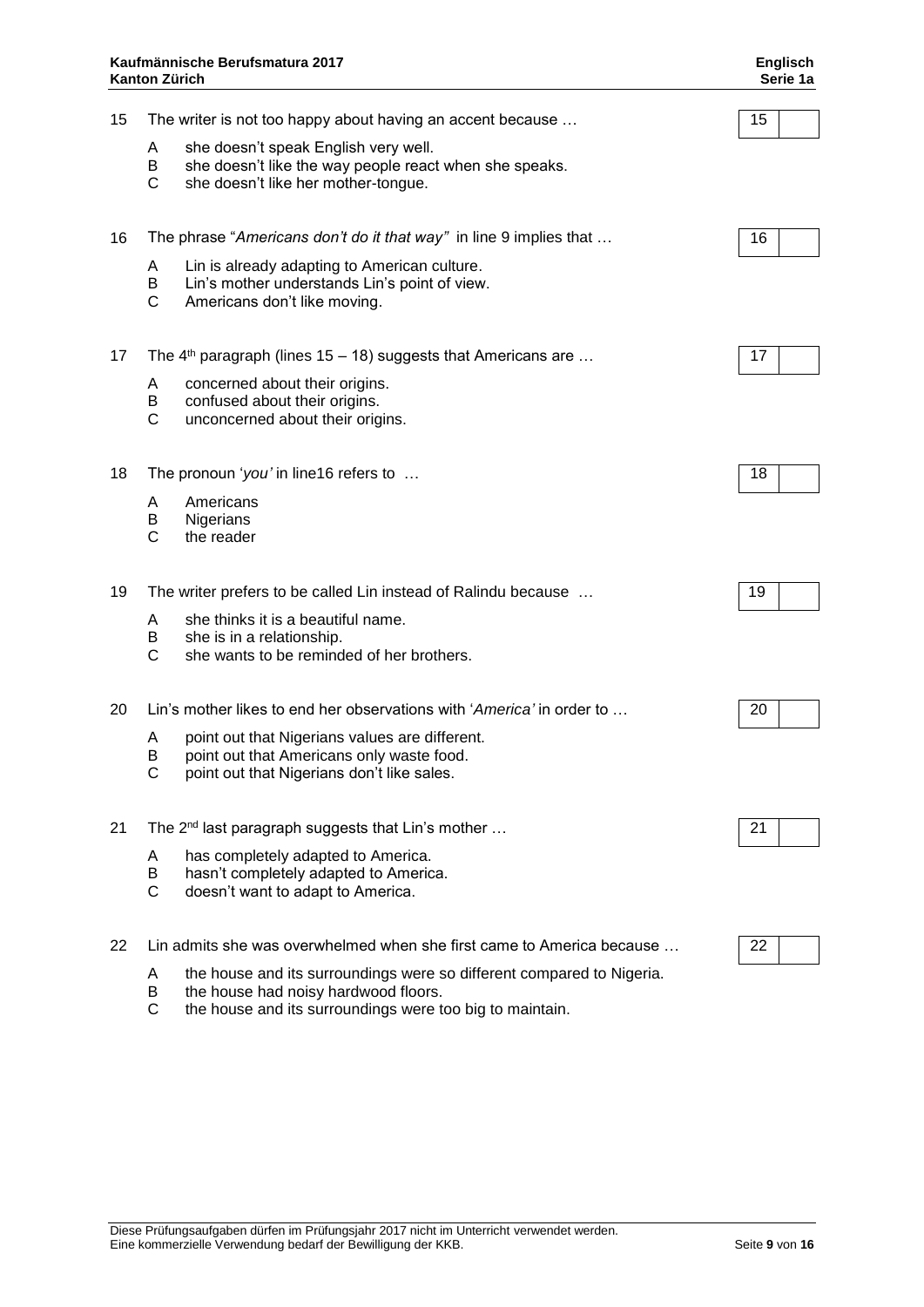# **Englisch Serie 1a**

## C) Grammatik

| Prüfungsdauer:      | 20 Minuten |
|---------------------|------------|
| <b>Hilfsmittel:</b> | keine      |

| Name:         | Vorname: |
|---------------|----------|
|               |          |
| Kand.-Nummer: | Klasse:  |

|    |           | Mögliche<br>Punkte | Erzielte<br>Punkte |
|----|-----------|--------------------|--------------------|
| C) | Grammatik | 30                 |                    |

#### **Nicht mit Bleistift schreiben!**

| Examinator/Examinatorin |  |
|-------------------------|--|
| Experte/Expertin        |  |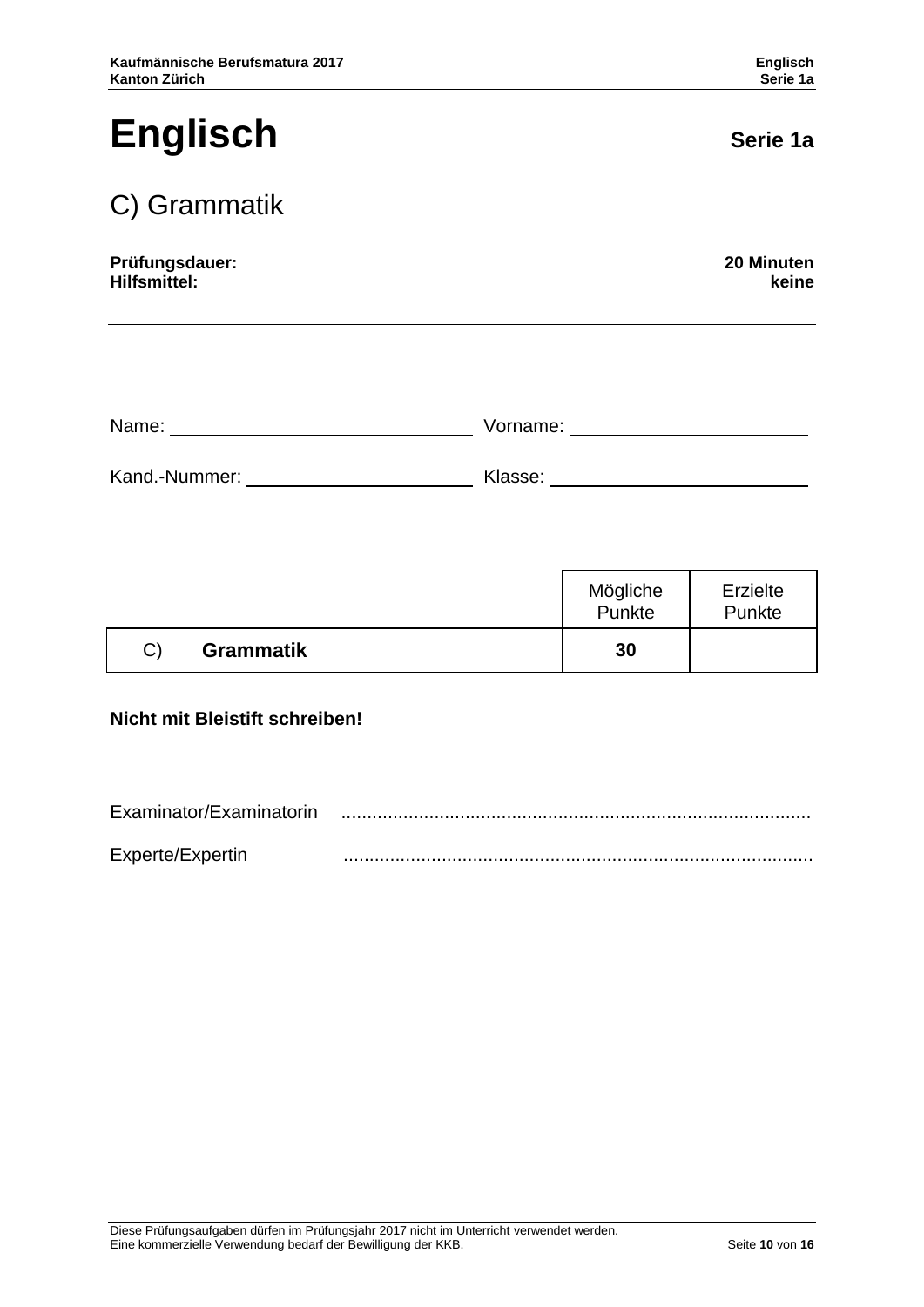#### **USE OF ENGLISH**

| <b>TASK1</b> | <b>10 POINTS</b> |
|--------------|------------------|

**TENSES: Read the text carefully and conjugate the verb in brackets in the most appropriate tense. Write your verb forms in the grid below.**

#### **TEXT ADAPTED FROM** *THE KITCHEN* **(BY BANANA YOSHIMOTO)**

My name is Mikage Sakurai, I'm an orphan and the place I like best in the world is the kitchen. No matter where it is, no matter what kind, if it's a kitchen, if it's a place where they make food, it's fine with me.

Last Saturday, as I **(1) (scrub)** the sink in the kitchen of the apartment which I **(2) (previously / clear out)** the other day I **(3) (have)** a dream. In this dream, my best friend Yuichi, with whom I was sharing a flat back then, was there in the apartment as well and he **(4) (clean)** the floor with a rag. I relaxed and then **(5) (tell)** him: "We **(6) (not have)** any tea for some time, let's put the kettle on." While sipping our tea, Yuichi remarked that it was so dark and so quiet outside. Because I **(7) (know)** what was on his mind, I answered: "I think I know what you **(8) (ask)**." To this, Yuichi replied: "**(9) (you plan)** to move out from my place? Whatever your thoughts on this are, please don't. I'm sure that one day you **(10) (do)** what

you think is unavoidable, but please not yet."

| $\overline{1}$ .          |  |
|---------------------------|--|
| $\overline{2}$ .          |  |
| $\overline{3}$ .          |  |
| 4.                        |  |
| $\overline{5}$ .          |  |
| 6.                        |  |
| $\overline{7}$ .          |  |
| $\overline{\mathbf{8}}$ . |  |
| 9.                        |  |
| 10.                       |  |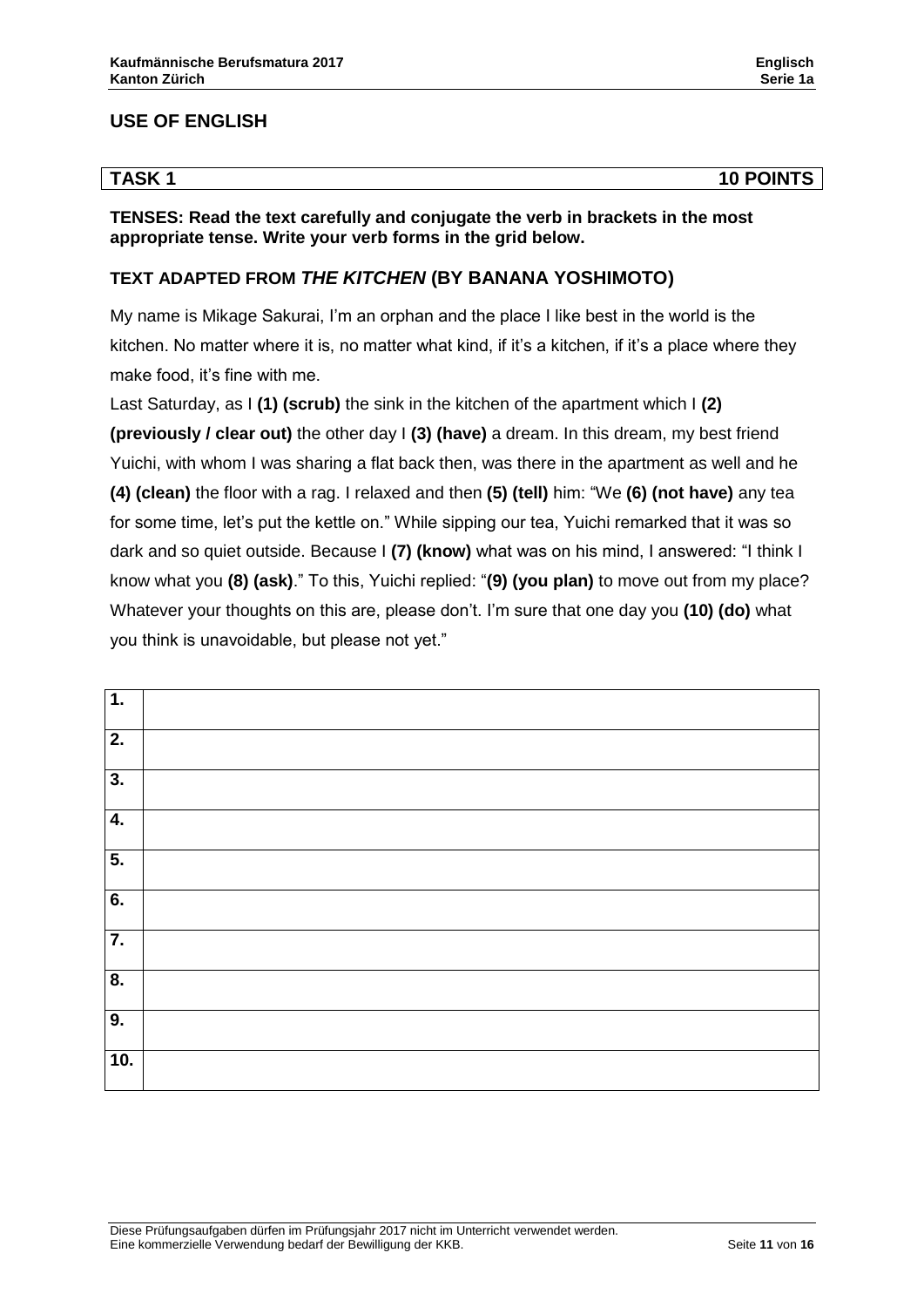|    | <b>TASK2</b>                                                                                                                                                                                                                                                | <b>12 POINTS</b> |
|----|-------------------------------------------------------------------------------------------------------------------------------------------------------------------------------------------------------------------------------------------------------------|------------------|
|    | For questions 1-12, complete the second sentence so that it has a similar meaning to the first<br>sentence. You must use the word given in bold print. Do not change this word. Your<br>answer must consist of two to five words, including the word given. |                  |
| 1) | "Have you heard the news?" Brian asked me.                                                                                                                                                                                                                  |                  |
|    | IF                                                                                                                                                                                                                                                          |                  |
|    |                                                                                                                                                                                                                                                             |                  |
| 2) | The newspapers say that the economy is getting better.                                                                                                                                                                                                      |                  |
|    | <b>REPORTED</b>                                                                                                                                                                                                                                             |                  |
|    |                                                                                                                                                                                                                                                             | better.          |
| 3) | You lost your temper but it wasn't necessary.                                                                                                                                                                                                               |                  |
|    | <b>NEED</b>                                                                                                                                                                                                                                                 |                  |
|    |                                                                                                                                                                                                                                                             |                  |
|    | 4) I gave them something to read in case they got bored.<br><b>PREVENT</b><br>bored                                                                                                                                                                         |                  |
| 5) | He usually gets angry if he doesn't win a game.                                                                                                                                                                                                             |                  |
|    | <b>TYPICAL</b>                                                                                                                                                                                                                                              |                  |
|    | game.                                                                                                                                                                                                                                                       |                  |
| 6) | She wanted to complete the task as quickly as possible.                                                                                                                                                                                                     |                  |
|    | <b>GET</b>                                                                                                                                                                                                                                                  |                  |
|    | possible.                                                                                                                                                                                                                                                   |                  |
|    |                                                                                                                                                                                                                                                             |                  |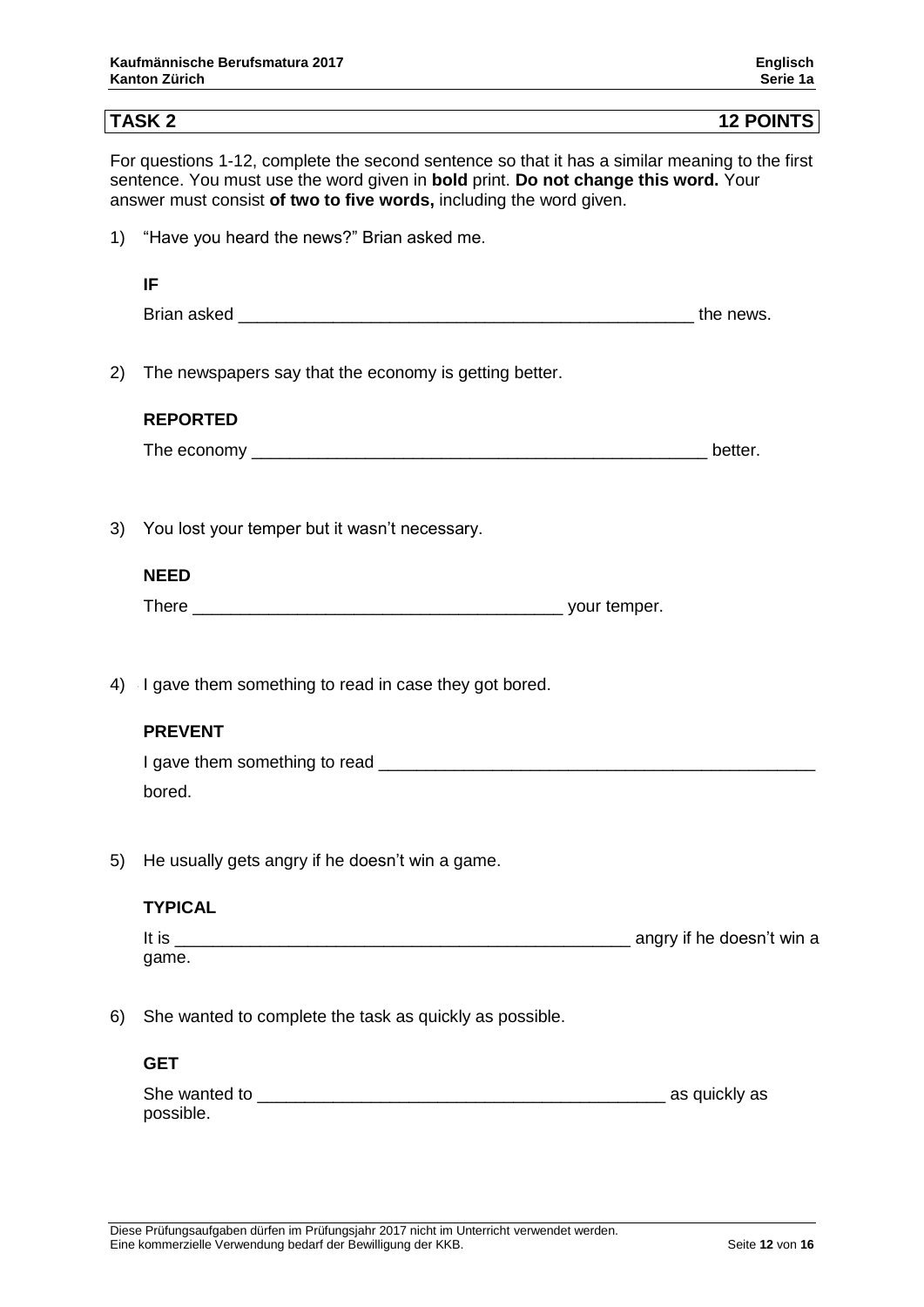7) Their offer to him was generous, I think.

#### **OFFER**

| They | المناسبة المناد |
|------|-----------------|
|      |                 |

8) I haven't been working hard enough lately.

#### **SHOULD**

 $\blacksquare$ 

9) Mary spoke to me and then I found out that she had an accent.

#### **SPOKEN**

I didn't find out that Mary had an accent **Example 20** 

 $\Box$  to me.

10) This film is very complicated. I can't follow it.

#### **TOO**

11) The trip was enjoyable even though the weather was bad.

#### **DESPITE**

| The trip was enjoyable |  |
|------------------------|--|
|                        |  |

12) The only thing I could do was wait.

#### **CHOICE**

I had \_\_\_\_\_\_\_\_\_\_\_\_\_\_\_\_\_\_\_\_\_\_\_\_\_\_\_\_\_\_\_\_\_\_\_\_\_\_\_\_\_\_\_\_\_\_\_\_.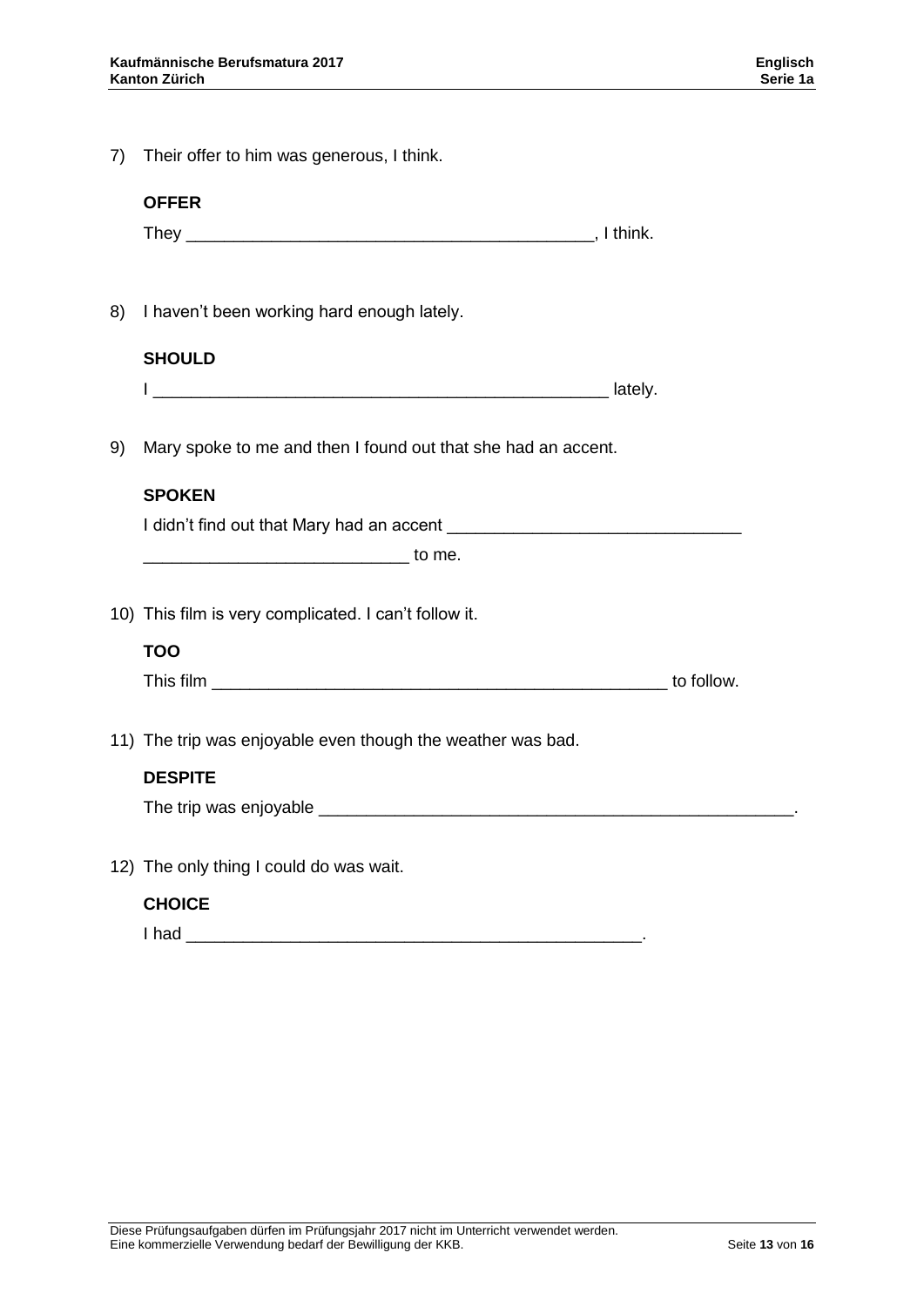Read the following text and use the word given in capitals at the end of each line to form a word that fits in the gap in the same line.

#### **THE PAINTER THOMAS MORAN**

|                                                              | Thomas Moran $(12.2.1837 - 25.8.1926)$ was one of the talented                                                 |                   |
|--------------------------------------------------------------|----------------------------------------------------------------------------------------------------------------|-------------------|
|                                                              |                                                                                                                | <b>ILLUSTRATE</b> |
|                                                              | helped him launch his career as one of the most famous painters                                                |                   |
|                                                              | of the American landscape. It is especially a forty-day stay in the -                                          |                   |
|                                                              |                                                                                                                | <b>KNOW</b>       |
|                                                              | region, where he visually documented over 30 different sites,                                                  |                   |
|                                                              | which helped inspire the Congress to turn the area into the first (3)                                          |                   |
|                                                              | example 1872. It was his paintings along                                                                       | <b>NATION</b>     |
|                                                              |                                                                                                                | <b>TRAVEL</b>     |
| which revealed the beauty of this area. In the end it is (5) |                                                                                                                |                   |
|                                                              | due to Moran's paintings that contain the manuscript of the discount of the set of the manuscript of the manus | <b>PROBABLE</b>   |
|                                                              |                                                                                                                | <b>POLITIC</b>    |
|                                                              | persuaded to preserve the splendour of the Yellowstone region.                                                 |                   |
|                                                              | However, it was not only Moran's impact on Yellowstone that                                                    |                   |
|                                                              | needs to be noted, but also the significant influence of the park on                                           |                   |
|                                                              |                                                                                                                | <b>FINANCE</b>    |
|                                                              | success resulted from his connection with Yellowstone. What is                                                 |                   |
|                                                              |                                                                                                                | <b>SIGN</b>       |
| he had been there: $T - Y - M$ , Thomas Yellowstone Moran.   |                                                                                                                |                   |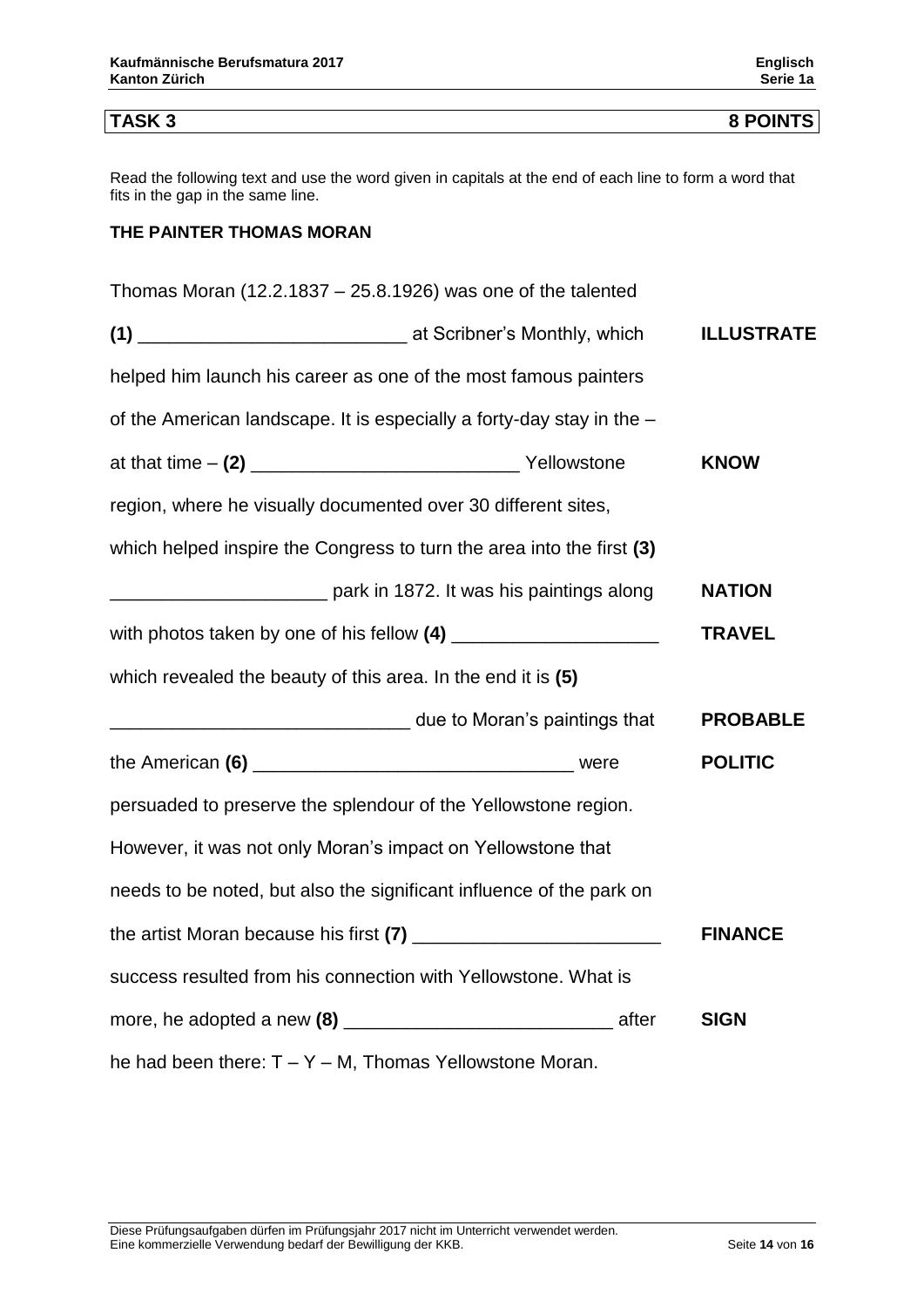| <b>Englisch</b>                       | Serie 1a                   |
|---------------------------------------|----------------------------|
| D) Textproduktion                     |                            |
| Prüfungsdauer:<br><b>Hilfsmittel:</b> | <b>40 Minuten</b><br>keine |
|                                       |                            |

| Name:         | Vorname: |  |
|---------------|----------|--|
| Kand.-Nummer: | Klasse:  |  |

|    |                       | Mögliche<br>Punkte | Erzielte<br>Punkte |
|----|-----------------------|--------------------|--------------------|
| D) | <b>Textproduktion</b> | 40                 |                    |

#### **Nicht mit Bleistift schreiben!**

Examinator/Examinatorin ........................................................................................... Experte/Expertin ...........................................................................................